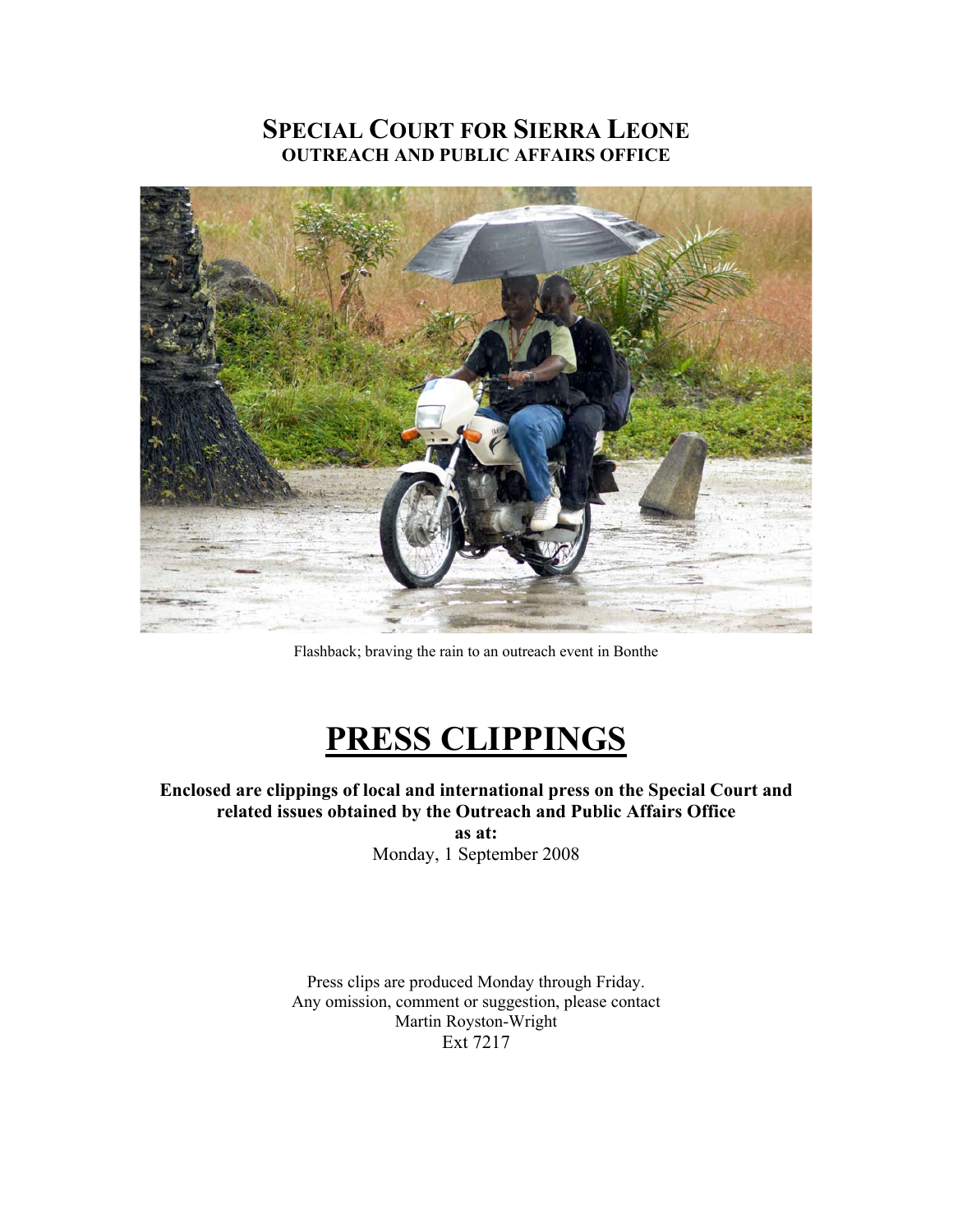| <b>Local News</b>                                                         |           |
|---------------------------------------------------------------------------|-----------|
| UN: From Peacekeeping to Peacebuilding / New Citizen                      | Page 3    |
| <b>International News</b>                                                 |           |
| Liberia's Taylor Case Moving Swiftly: Prosecutor / Reuters                | Page 4    |
| UNMIL Public Information Office Complete Media Summaries / UNMIL          | Pages 5-7 |
| "Taylor Gave Roosevelt Johnson US\$40,000.00 To Fight" / Liberian Journal | Page 8    |
| Bashir Warning on Darfur Charges / BBC Online                             | Page 9    |
| 73-year Old Amputee Testifies Against Taylor / Star Radio (Liberia)       | Page 10   |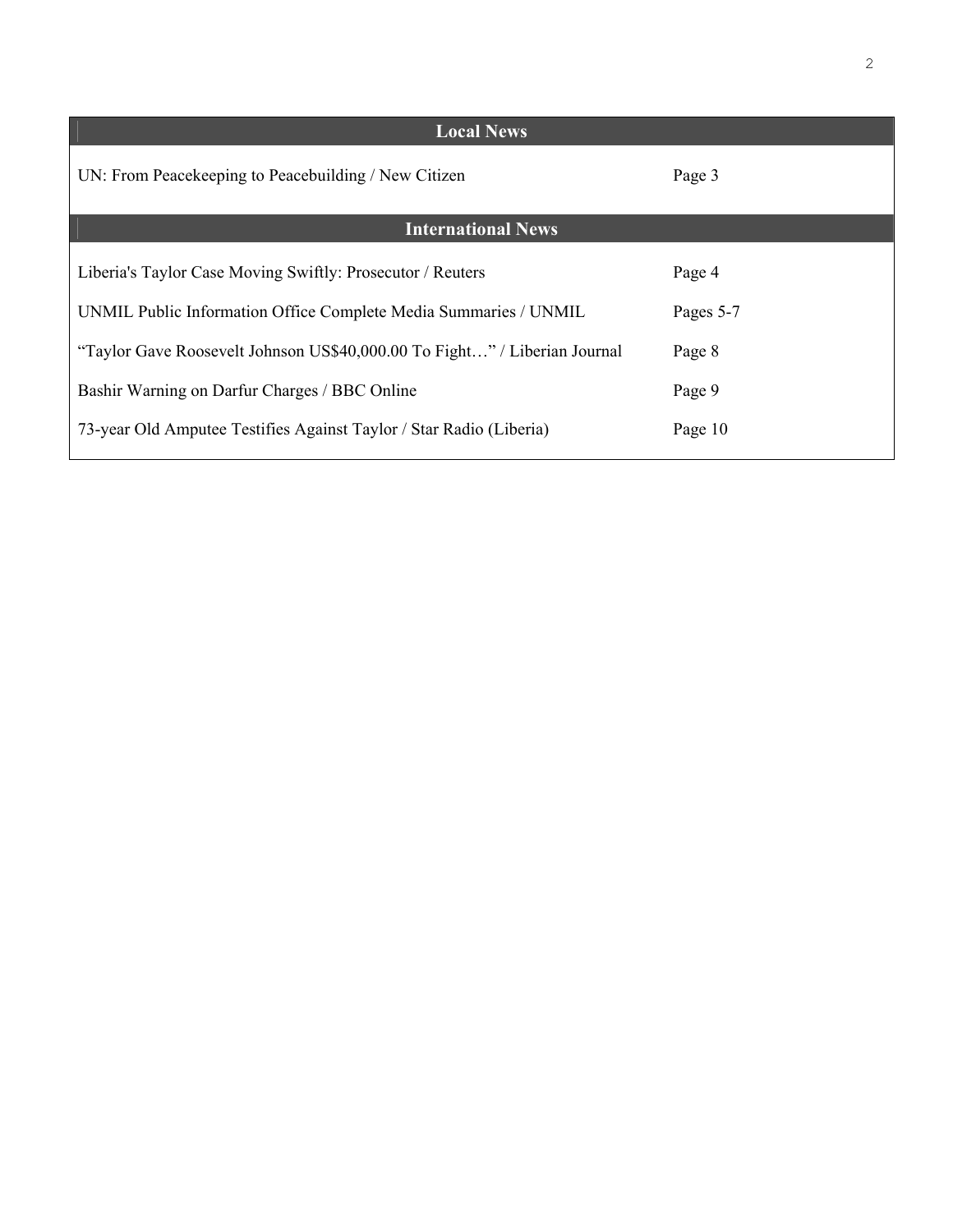New Citizen Friday, 3 October 2008



The newly established United Nations Integrated peace building Office in Sierra Leone - (UNIPSIL) has past Wednesday October commenced operations. The offices succeed the United Nations in Sierra Leone (UNIOSIL) which successfully completed its mandate September 30 2008.

The executive representative of the Secretary General to Sierra Leone past Thursday told Journalist at the mammy Yoko Hostel Aberdeen that, the (UNIPSIL) will accommodate a staff strength of 70 comprising mostly of expatriates and a lager percentage of the indigenes of the country in contrast to UNIPSIL which employed mostly foreign nationals.

He said the UNIPSIL will have office in the provincial towns of Makeni, Bo, Kenema and Kono and will involve mostly in social integration, economic integration attitudinal change in the form of partnership with the government.

He said other areas of focus will also include legal issues on the right of the child. Peace consolidation, civil affairs democratic institutions strengthening updating the security to help face international crime.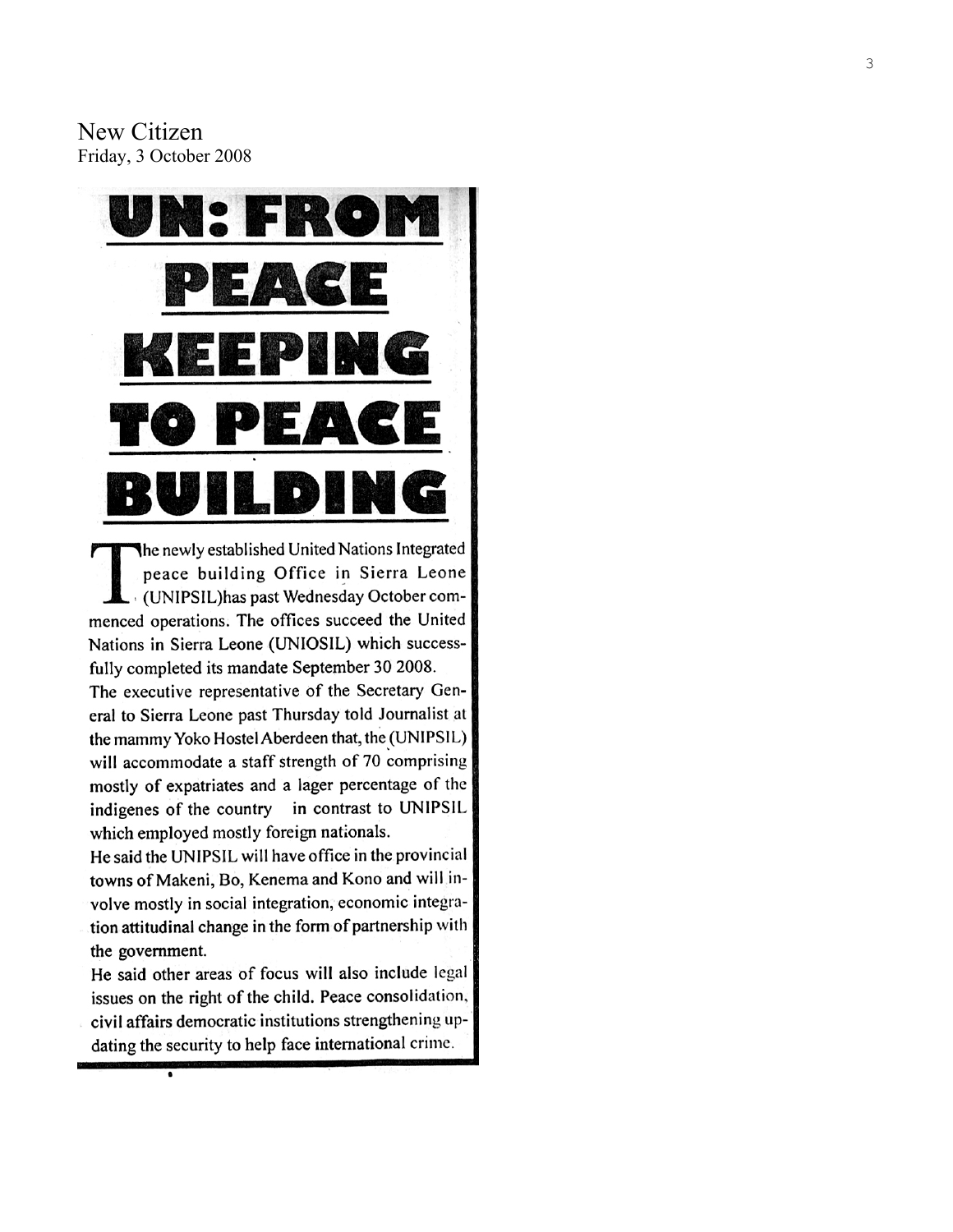Reuters Friday, 3 October 2008

#### **Liberia's Taylor case moving swiftly: prosecutor**

#### By Aaron Gray-Block

THE HAGUE (Reuters) - The prosecution's case against war crimes suspect and former Liberian President Charles Taylor will be completed by January, the prosecutor for the U.N.-backed Special Court for Sierra Leone said on Thursday.

Taylor -- on trial in The Hague instead of Freetown to avoid possible unrest in Liberia -- has pleaded not guilty to charges involving murder, rape, conscripting child soldiers and sexual slavery during the

intertwined wars in Liberia and Sierra Leone, in which more than 250,000 people were killed.

"We're presenting a lot of crime victim testimony, it's very dramatic testimony. Defence cross examination is actually fairly limited so the trial is moving forward very quickly," prosecutor Stephen Rapp told Reuters in The Hague.

"We have some hope before the end of the year, but certainly by the end of January we'll have concluded prosecution evidence."

Rapp said the strength of the evidence has exceeded his expectations. Taylor's defence lawyer was not immediately available to comment on Rapp's comments.

The U.N.-backed special court was set up to try those with the greatest responsibility for war crimes in Sierra Leone and is seen as an example to other tribunals that might try former rulers such as the Hague-based International Criminal Court.

Taylor, whose trial started in June 2007, is the first former African head of state to stand trial in front of any court.

#### **TAYLOR'S SON**

Meanwhile, proceedings started last week against Taylor's son, Charles "Chuckie" Taylor Jr., who is on trial in the United States under a 14-year-old U.S law allowing the prosecution of its citizens for acts of torture committed abroad.

Taylor Jr. is accused of taking part in summary executions and torture and Rapp said there are likely to be common witnesses to both Taylor's trial and that of his son.

He said one witness who told the Hague court three months ago he was a Sierra Leone citizen tortured by Taylor's forces in Liberia will give testimony to the U.S. court, while a Liberian journalist is also expected to give testimony after statements given to the Hague court.

Rapp said, however, the cases are not joint prosecutions, especially due to the fact the case against Taylor Jr. mainly involves crimes in Liberia, not Sierra Leone.

"But there is a relationship that we've submitted ... that Charles Taylor basically had a method of operation for being in power and of keeping power," Rapp said, adding that Taylor had used intimidation against the entire population.

A ruling is expected in the Taylor Jr. case in two months.

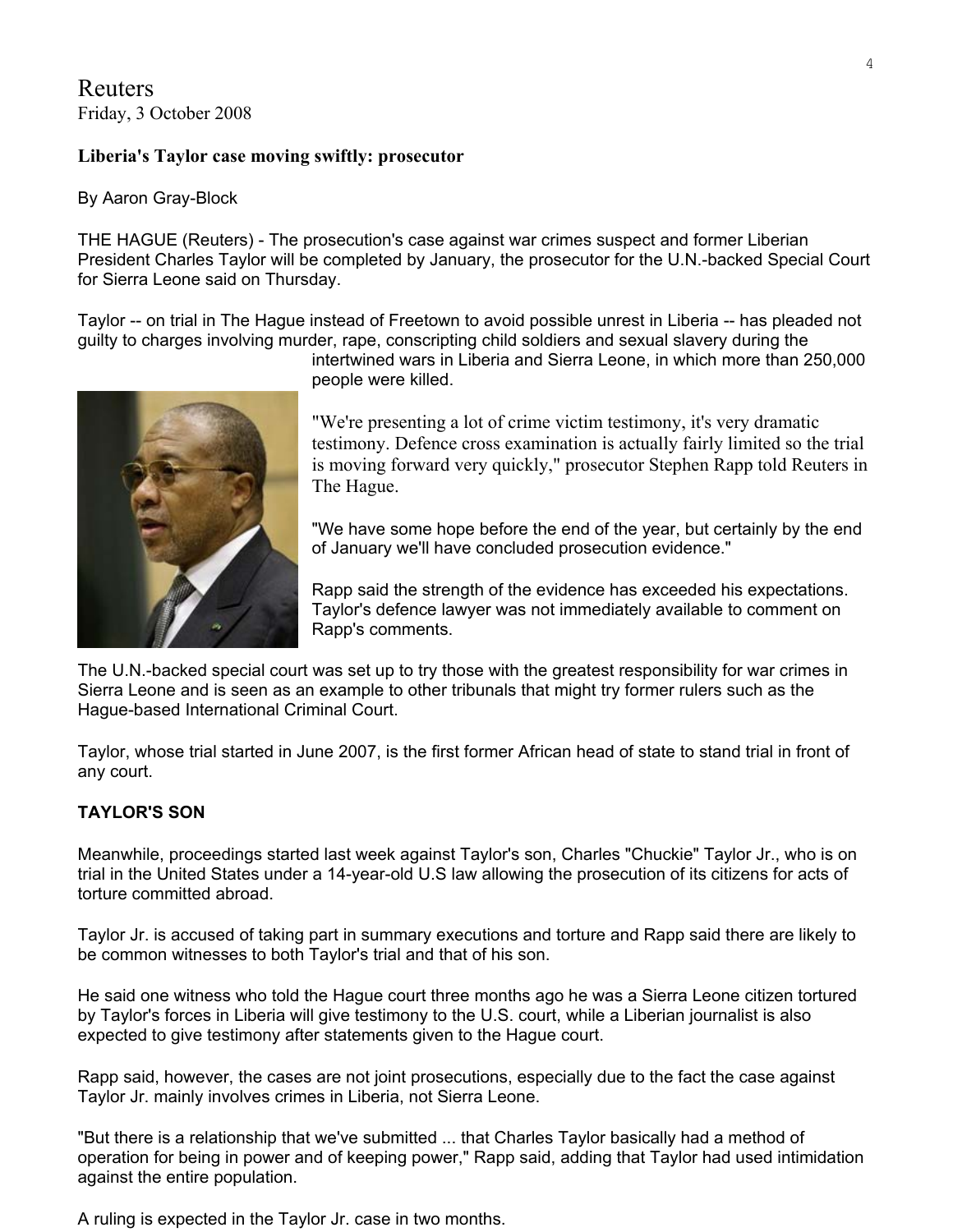

United Nations Mission in Liberia (UNMIL)

## **UNMIL Public Information Office Complete Media Summaries 2 September 2008**

*[The media summaries and press clips do not necessarily represent the views of UNMIL.]*

## **Newspaper Summary**

#### **Violence Erupts over Kaine's Trial - Police Save the Day**

(Heritage, The News, New Democrat, Daily Observer and National Chronicle)

- The Daily Observer reports that what began as a peaceful protest by a group of students from Kakata, Margibi County, over the detention of Senator Roland C. Kaine and others, turned into violent clashes at the Temple of Justice yesterday.
- The media reports that angry relatives of the victims of the Kolleh town massacre chased the students who ran helter skelter to avoid the wrath of the angry mob.
- The group of at least 30 students from Margibi County was calling for the release of detained Senator Roland Kaine.
- Correspondents say the situation could have been more chaotic had the police not urgently intervene.
- Meanwhile, a state application for Judge Karboi Nuta to recuse himself from the Kolleh Town murder trial has delayed the hearing of Senator Kaine's his motion to bail.

#### **Senate's Leadership Crisis Drags on**

(Heritage, The News, New Democrat, Daily Observer and National Chronicle)

- The leadership crisis at the Liberian Senate which surfaced few months ago following the suspension of Pro Temp Isaac Nyenabo seems far from over.
- There are reports that a negotiated settlement is far from being reached in the leadership crisis this year and that the dispute could drag on until the body resumes session next year.
- At least 12 senators predominantly from the South-eastern region of suspended Pro temp Nyenabo on Tuesday declared that they will abide by the ruling of the Supreme Court and consider Isaac Nyenabo as their head, in support to the ruling of the court.
- The Acting Senate President Pro-Tempore Lahai Lansanah however says it is difficult to reinstate Senator Nyenabo when the senate is on its Agriculture break. He said he respects the Constitution of Liberia and he is protecting it by holding on to the job.

#### **NEC Worries over Delay for Passage Of Bills**

(The Inquirer, Heritage)

- With just few days after the National Legislature had left official duties for the month's Agriculture break, the National Election Commission (NEC) has appeared more worried over the delay of the passage of any of their three bills sent to the house.
- The delay, according to NEC has posed serious threats to the holding of local, chiefdom and even 2011 national and Presidential elections.
- At a well attended public consultation with Heads of Civil Society organizations held yesterday at the headquarters of the NEC in Sinkor, the commission re-echoed its frustration over the delay of the passage of the three bills which seek for a referendum, boundary harmonization and an act requesting that simple majority be observed in local elections were forwarded to the national legislature through the executive branch of government.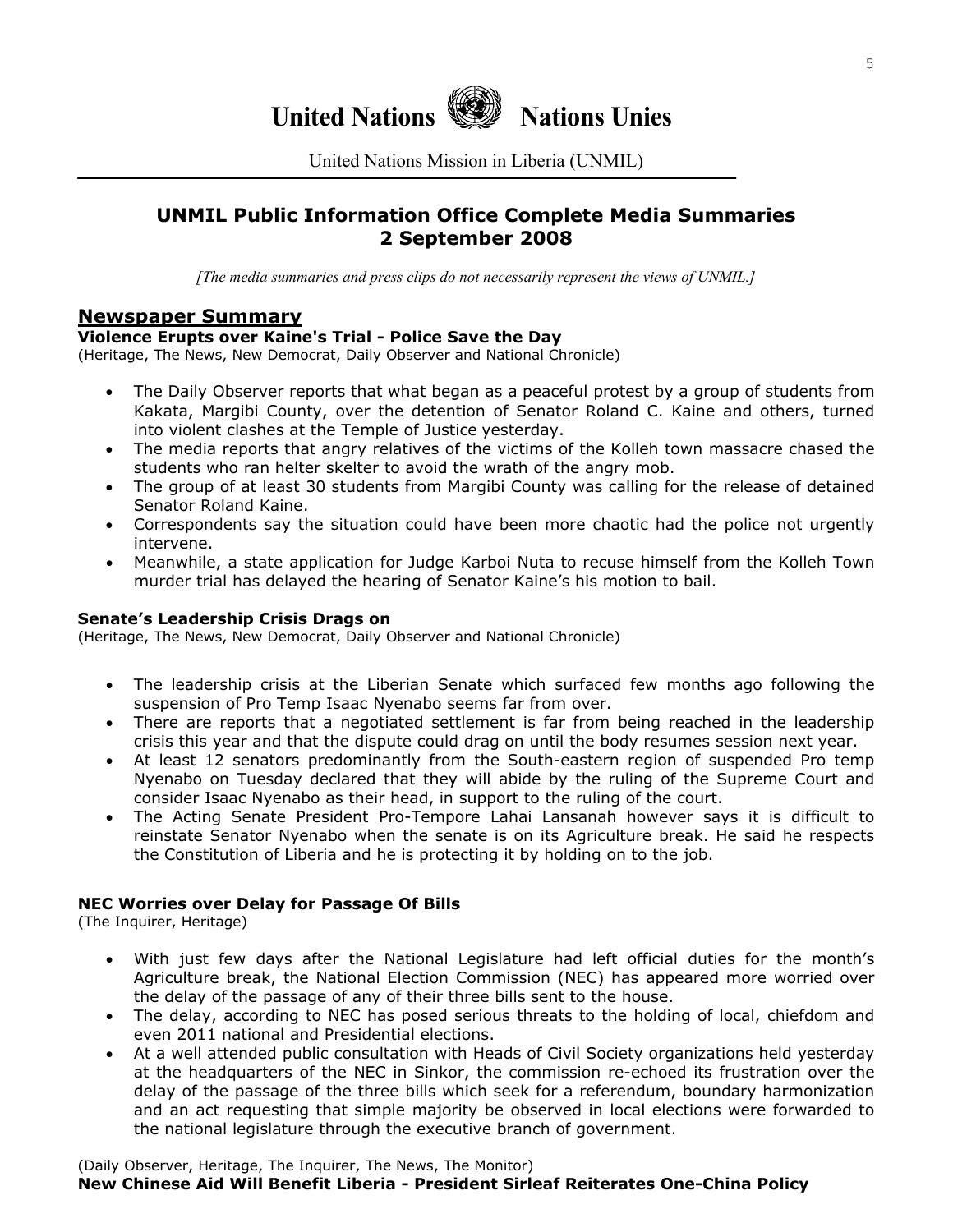- Chinese envoy to Liberia, Zhou Yuxiao says he is prepared to work closely with government to ensure that Liberia benefits from the new aid initiative that China has offered Africa.
- In response, President Ellen Johnson Sirleaf paid tribute to the Government of the People's Republic of China for its continuous support to Liberia's reconstruction and reiterated government's commitment to the One-China policy and the enhancement of bilateral relations between the two nations.
- President Johnson Sirleaf spoke Wednesday at the Monrovia City Hall where she participated in the 59th Anniversary of the Founding of the People's Republic of China.

#### **NPA Announces New Measures to Contain Congestion at Port**

(The Inquirer, Heritage, Daily Observer)

- The National Port Authority (NPA) says it has instituted new container measures to reduce the over crowdedness at the port.
- The Managing Director of the NPA, Mr. George Tubman said only legitimate truckers and brokers would be allowed entrance to the port.
- Mr. Tubman said the measure is intended to speed up the delivery of consignments and cut down the concept of using the port as garage and parking lot.

#### **IRI, Others Train Women Legislators**

(Daily Observer)

• [sic] A member of an international institution based in the United States of America has expressed willingness to support the work of Women Legislative Caucus (WLC). Mr. Wali Mutazammil, training consultant to Transformational Development Group, made his intention known recently when he addressed the opening and closing session of the third WLC workshop held in Kakata, Margibi County. He addressed the Women Caucus on the theme: "Investing in Women, Teambuilding for Implementing 30% Quota Bill". At the same time the Acting Country Director of the International Republican Institute (IRI), Mr. Yomi Jacobs says the dream of his organization is to train and see women groups occupy their rightful place in society.

## **Radio Summary**

**Star Radio***(News culled today from website at 8:35 am)*  **Protest Against Senator Kaine's Detention Sparks Fracas at Temple of Justice**  *(Also reported on Truth F.M. and ELBC)*

#### **Resolution Far from Over in Senate Leadership Crisis**

#### **Chinese Ambassador to Liberia on Country's Achievements**

 *(Also reported on Truth F.M. and ELBC)* 

## **Hearing into Motion for Bail for Detained Senator Hearings Delay**

- A State application for Judge Korboui Nuta to recuse himself from the Kolleh town murder trial has delayed the hearings of Senator Roland Kaine motion to bail.
- Despite the state's recusal motion, Judge Nuta was prepared to hear the application to admit Senator Kaine to bail Wednesday.
- Prosecution in the application said Judge Nuta September 23 ruling destroyed his ability to fairly handle the trial.
- Solicitor General, Taiwon Gongloe said Wednesday's disturbance at the Temple of Justice was a direct result of Judge Nuta's ruling but the Defense argued that the Judge has not demonstrated any act of bias and there was no reason for him to recuse himself.
- Judge Nuta has reserved ruling on the matter pending an assignment.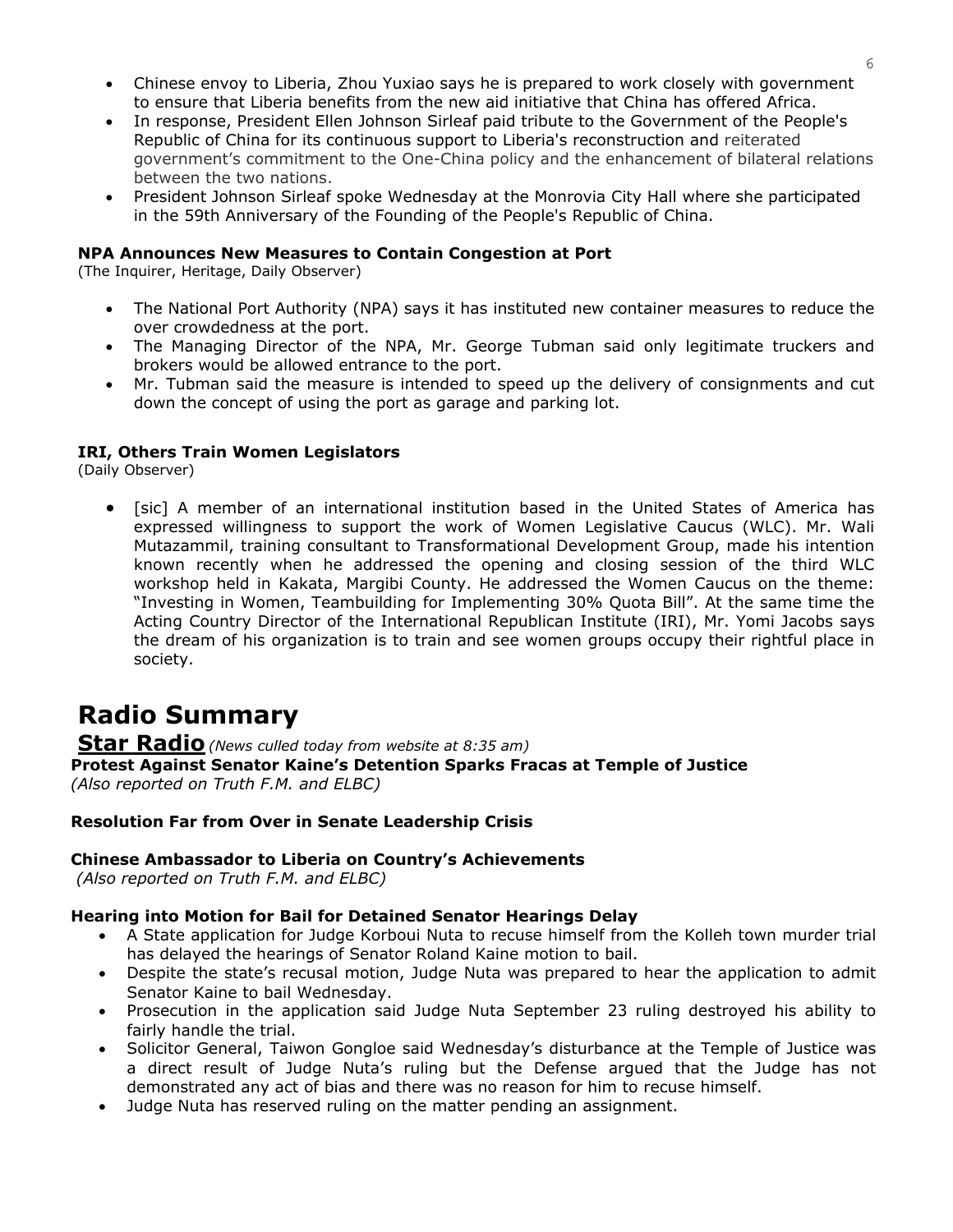#### **NPA Takes Steps to Contain Congestion at main Port**

## **Truth F.M.** *(News monitored today at 9:00 am)*

## **Over 100 SSS Officers Complete Training in VIP Protection**

- More than 100 personnel of the Special Security Service (SSS) have been awarded certificate following the completion of a three-month intensive training programme in VIP protection.
- Speaking during the programme yesterday, President Ellen Johnson Sirleaf praised the graduates and spoke of progress in the performance of their duties.
- President Sirleaf said the SSS must continue to raise the standard of the force to regain the lost confidence.

\*\*\*\*\*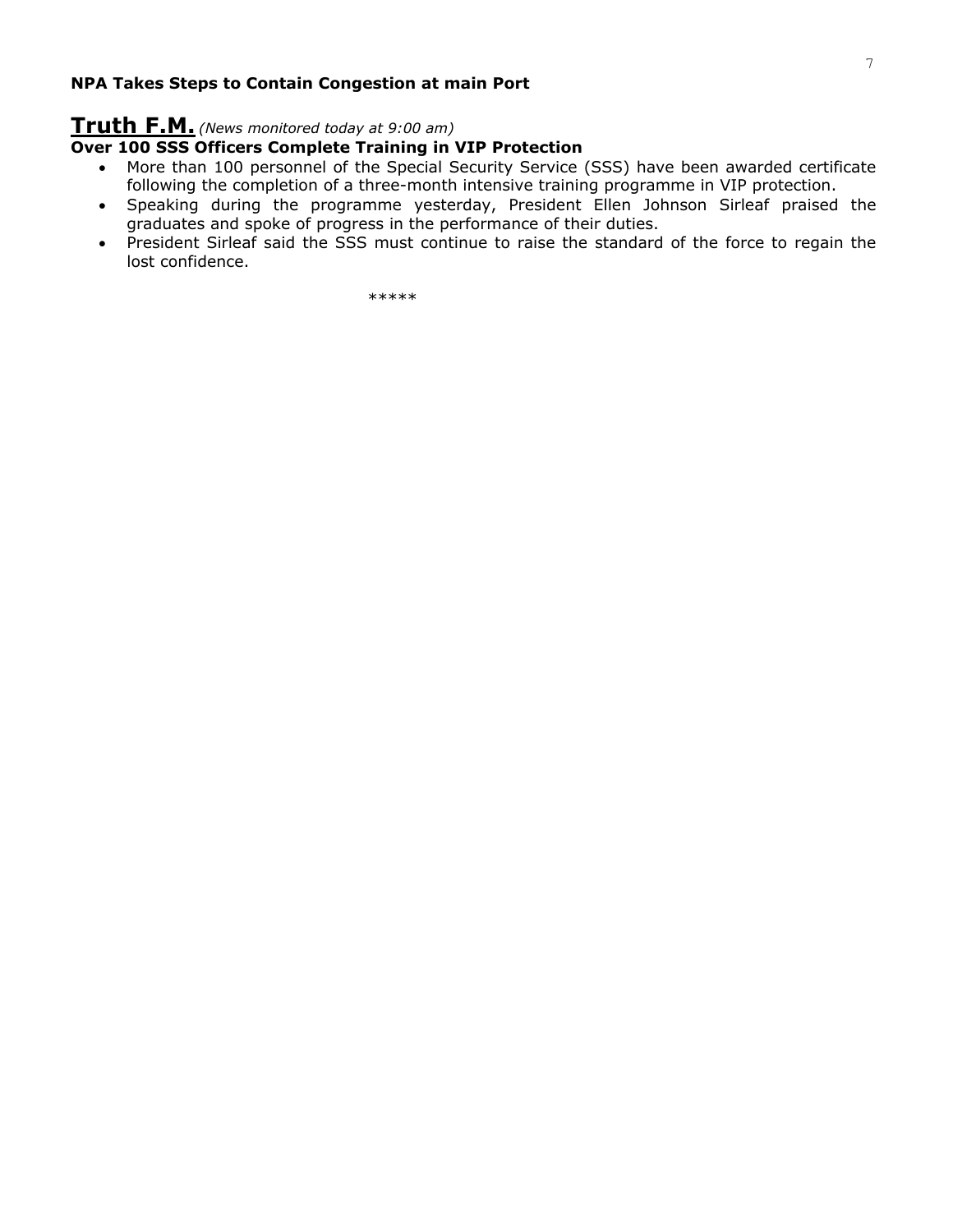## **"Taylor Gave Roosevelt Johnson US\$40,000.00 To Fight The Mandingo People"... By: James Kpargoi, Jr.**

Monrovia, October 2, 2008 (TRC): Defunct ULIMO-J faction leader Roosevelt Johnson received US\$40,000.00 from then Councilman Charles Taylor to fight the rival ULIMO faction led by Alhaji Kromah, Armah Youlo, a founder of the faction said.

Mr. Youlo said Mr. Taylor also gave Johnson a black cow and 400 bags of rice to fight what Taylor termed as the "Mandingo people."

Youlo said during a meeting with Taylor he was informed that Johnson had requested support to prosecute the war against the rival ULIMO faction. However, he said he sensed Taylor made the gesture to Johnson in order for him to turn over control of the central Liberian highway town of Salala, Bong County.

He said Taylor wanted control of the town because ULIMO-J forces occupying the town were regularly harassing members of the NPFL enroute to Monrovia to attend the joint ceasefire monitoring committee meeting.

He was testifying Thursday at the Truth and Reconciliation Commission of Liberia ongoing Thematic and Institutional Inquiry Public Hearing on the Contemporary History of the Conflict at the Centennial Memorial Pavilion in Monrovia.

Mr. Youlo said that the donation led to serious confusion within the ULIMO-J faction, as majority of Johnson's ethnic Krahn kinsmen demanded that he returned Taylor's donation. But he said the ULIMO-J leader remained arrogant and persistently refused to return the gift.

He said that this led to the removal in 1996 of Mr. Johnson as leader of the ULIMO-J faction.

He said that the refusal of General Johnson to heed their demands led to split in the ULIMO-J faction that led to the death of one Dweh Barwu around Johnson's Sinkor residence and sparked the April 6, 1996 Monrovia fighting.

Fighting broke out in Monrovia on Saturday, April 6, 1996 when the combined forces of the NPFL of Charles Taylor, ULIMO-K of Alhaji G. V. Kromah and the police force made up of members of both groups attacked the home of Gen. Roosevelt Johnson.

Johnson escaped but the fighting forces rained terror on Monrovia, vandalizing, looting and killing thousands of residents.

Mr. Johnson now deceased was flown out of the country to Ghana as part of a deal to end the fighting. Mr. Youlo and Johnson were both founders of the rebel United Liberation Movement for Democracy (ULIMOD) that opposed Taylor's NPFL faction.

Under the theme: "Understanding the Conflict Through its Principal Events and Actors," the ongoing hearings are addressing the root causes of the conflict, including its military and political dimensions.

The hearings are focused on events between 1979 and 2003 and the national and external actors that helped to shape those events.

The TRC was agreed upon in the August 2003 peace agreement and created by the TRC Act of 2005. The TRC was established to "promote national peace, security, unity and reconciliation," and at the same time make it possible to hold perpetrators accountable for gross human rights violations and violations of international humanitarian law that occurred in Liberia between January 1979 and October 2003.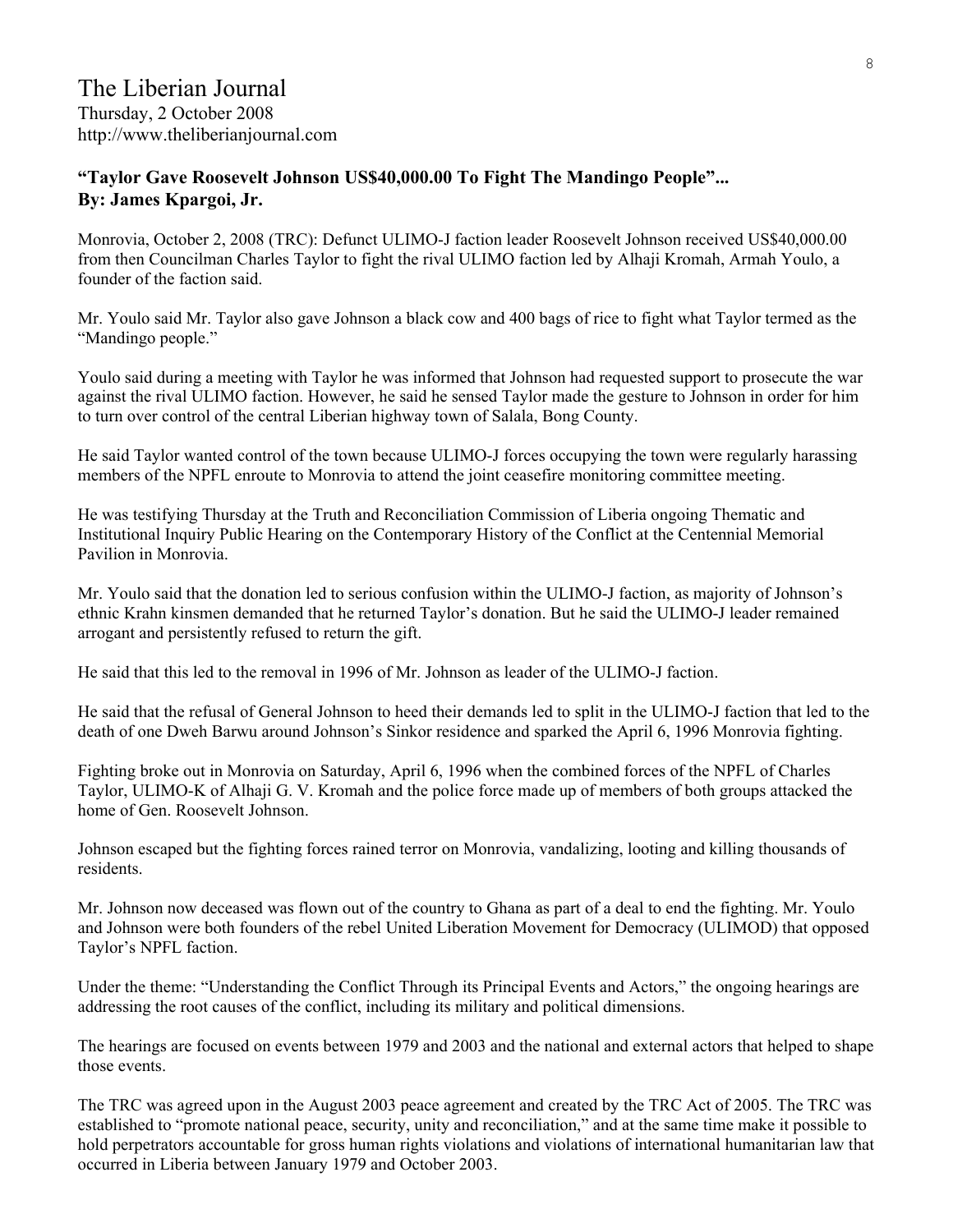## BBC Online Friday, 3 October 2008

## **Bashir warning on Darfur charges**

Mr Bashir is accused of orchestrating attacks on civilians in Darfur.

Sudan's President Omar Hassan al-Bashir has said attempts to indict him for war crimes could derail peace efforts in the Sudanese region of Darfur.

Prosecution by the International Criminal Court (ICC) could also have a "catastrophic impact" on regional stability, he said.

The ICC is trying to indict Mr Bashir over attacks in war-torn Darfur.

Sudan has rejected the allegations, and African nations have urged the UN to block any prosecution.

But ICC Chief Prosecutor Luis Moreno Ocampo, who asked judges to issue an arrest warrant against Mr Bashir in July, said last week that he will continue to push for charges.

He said he had evidence that Mr Bashir was controlling attacks against civilians in Darfur.

Local people had been raped and killed by both the Sudanese army and Janjaweed pro-government militias, he said.

The ICC is expected to rule on how to proceed before the end of this year.

'Negative signal'

The Darfur rebellion began in 2003 when mostly non-Arab groups took up arms against the Arabdominated government in the Sudanese capital, Khartoum, accusing it of discrimination.

Up to 300,000 people have been killed and as many as 2.5 million have been forced from their homes.

Mr Bashir's government has denied mobilising the Janjaweed militias, accused of widespread atrocities against Darfur's black African population, and on Thursday he said any prosecution could derail peace efforts.

"It impedes the Darfur peace talks by sending negative signals to Darfur rebel movements to distance themselves from the negotiating table," he said during a diplomatic summit in Accra, Ghana.

"It also threatens the democratic transformation in Sudan where political parties have braced themselves for elections next year, and will have a catastrophic impact on stability in the entire region," he said.

But he added: "In spite of all this I wish to affirm our commitment to implement the peace agreements and settle the Darfur conflict through negotiations."